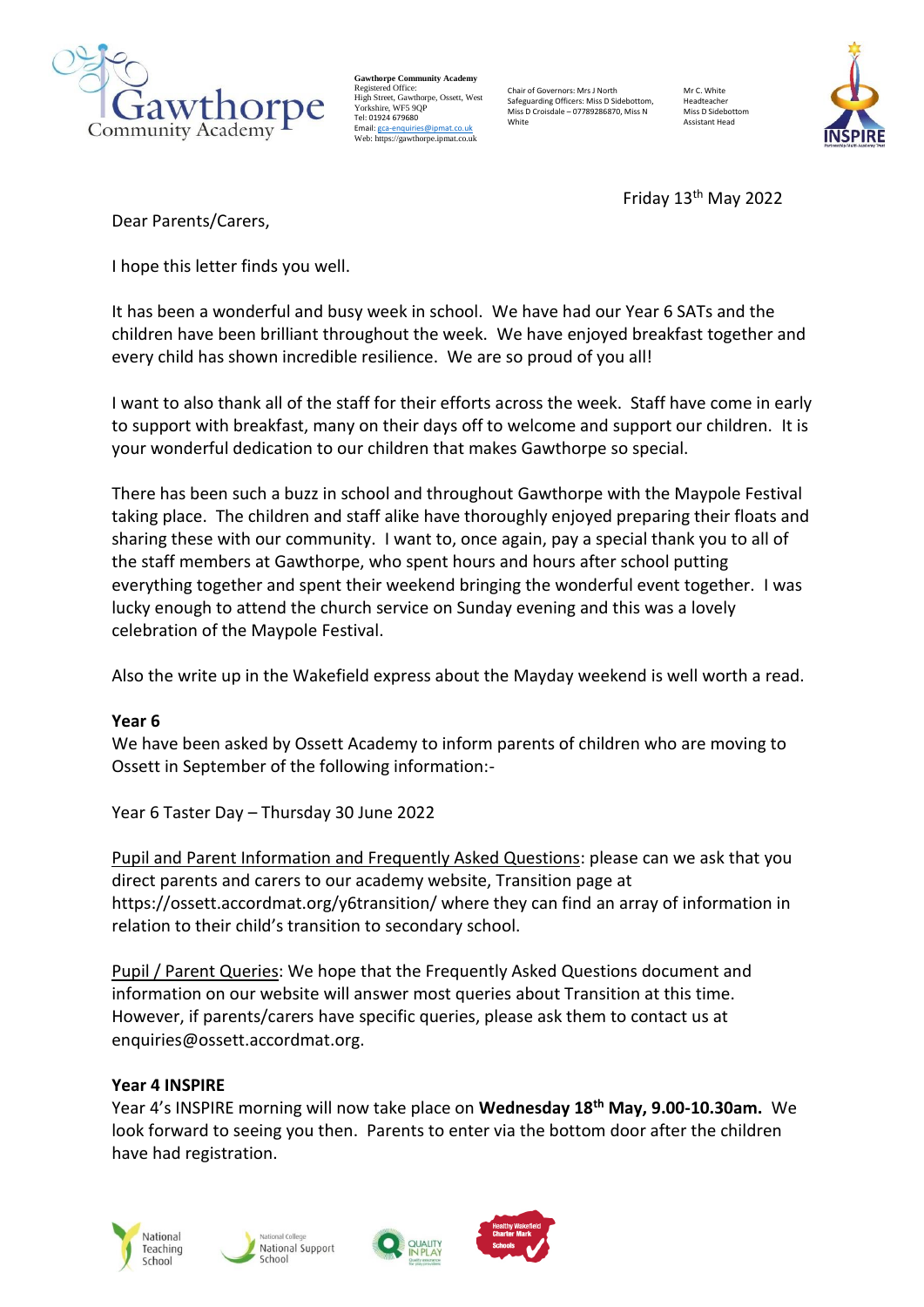

**Gawthorpe Community Academy** Registered Office: High Street, Gawthorpe, Ossett, West Yorkshire, WF5 9OF Tel: 01924 679680 Email[: gca-enquiries@ipmat.co.uk](mailto:gca-enquiries@ipmat.co.uk) Web: https://gawthorpe.ipmat.co.uk

Chair of Governors: Mrs J North Safeguarding Officers: Miss D Sidebottom, Miss D Croisdale – 07789286870, Miss N White

Mr C. White Headteacher Miss D Sidebotto Assistant Head



### **Year 1**

Next Thursday 19<sup>th</sup> May Y1 will be going on a local area walk focusing on the different types of housing in Gawthorpe. We do not need further permission as this has already been granted for these walks. However, we do ask that your child comes to school on Thursday with suitable footwear and clothing eg a coat in case of poor weather. Thanks in advance!

## **Picnic Day – Thursday 19th May**

Firstly, could we ask that all parents who order children's school meals to check School Grid for next Thursday to ensure choices have been made. The menu has been amended for the school picnic.

Weather permitting the picnic will take place on the school field.

### **End of Day Collection – Year 2 and Year 3**

Starting from Monday 16<sup>th</sup> May, Year 2 and Year 3 children will exit school from the top playground by the outdoor gym equipment and not through the main entrance. The mornings will remain the same.

#### **Year 2**

We are sad to announce that Mrs Parker will be leaving us on Friday 20<sup>th</sup> May and moving onto pastures new. For 10 years, Mrs Parker has been dedicated and committed to the children, school and community. Mrs Parker's calm and caring nature will be missed by all. We wish her best wishes and good luck in her new job.

#### **Nursery**

We have places available in Nursery to start in September. If you have a child who is at Nursery age and are interested in a place then please contact Mrs Dear in the school office 01924 679680 for more information or download the admissions form from our website.

#### **Twitter**

We use Twitter as our main social media platform. This is a fantastic tool as a school to share our learning with our families and update you on things instantly. Please follow us on @IPMATGawthorpe where we want to share and interact with our families with everything going on in school.

#### **Picture News**

Please find attached this week's Picture News poster.  Picture News is a resource used in school to promote discussion around current issues.  Each week there is a homework activity with an image and a question.  We would encourage you to talk about this at home with the children.  There are no right or wrong answers, it is a forum for discussion.   

Mr C. White Miss D. Sidebottom Miss D. Sidebottom Headteacher Assistant Headteacher